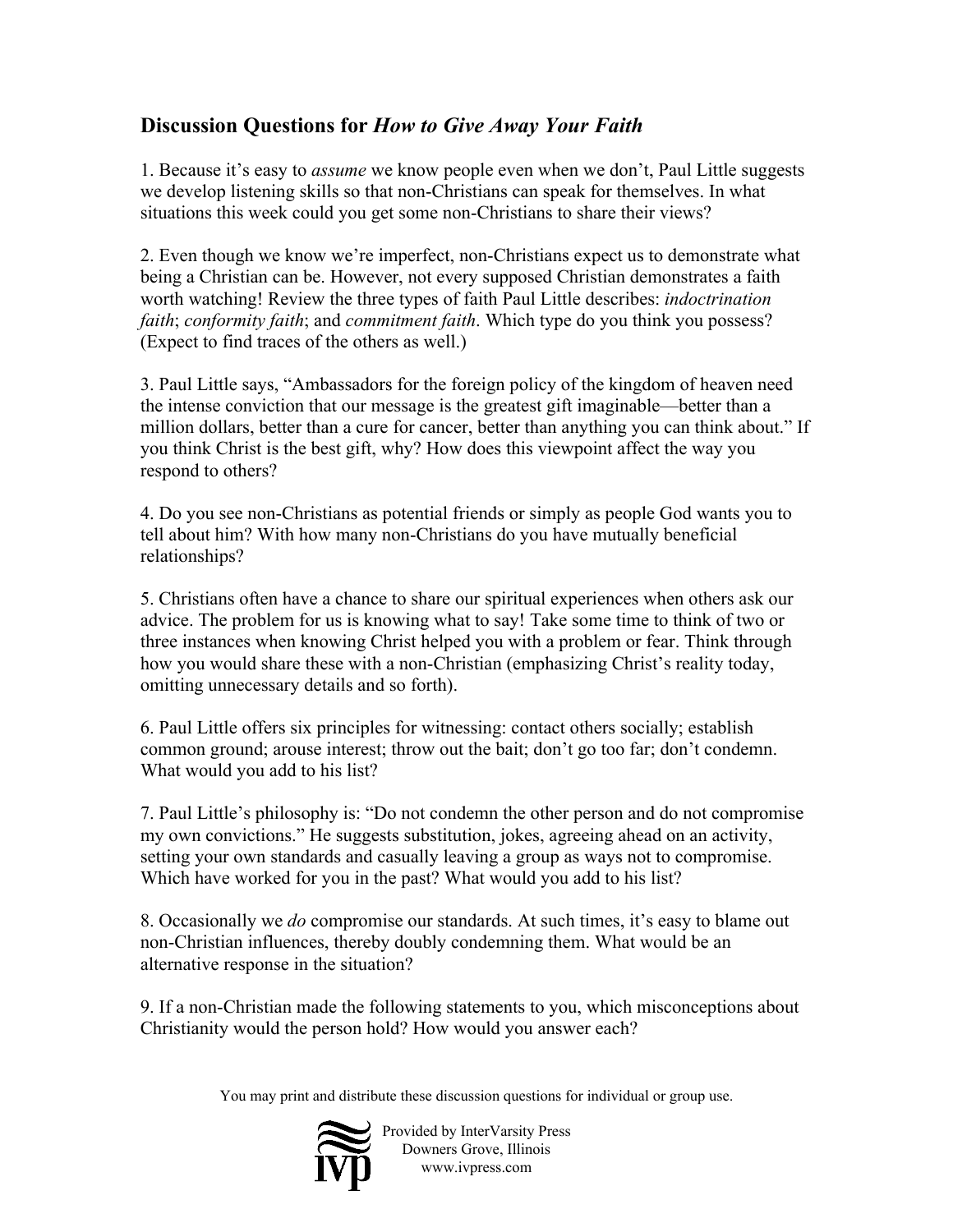"Frankly, I don't see much difference between the way Christians and non-Christians live."

"I'm already a Christian because I was baptized as a child."

"I come from a Christian home. I was born a Christian!"

"I wouldn't want to be a Christian. The Christians tried to exterminate my people, the Jews."

"I attend the same church Billy Graham does!"

10. What responsibility does the "spiritual parent" of a new Christian have to help that person grow in Christ?

11. In dealing with people's questions, it is important to understand their motivation for asking and then to seek to reassure the people if we can. Listed here are the eight questions the author has found non-Christians often ask:

What about the heathen? Is Christ the only way to God? Why do the innocent suffer? How can miracles be possible? Isn't the Bible full of errors? Isn't Christian experience only psychological? Won't a good, moral life get me to heaven? Isn't faith believing something that isn't true?

For two or more of the questions, determine what admirable quality is motivating the person to ask this question.

12. The author says, "I recently held a mock bull session with students on a Christian college campus. . . . They asked all kinds of questions that had never came up in years of visiting secular campuses. As people's knowledge of Christianity grows, so too can the range and depth of their questions. If you are one of these people or know others who are, how can you work to get these questions answered?

13. "We don't claim that Christianity is true because it works. No, Christianity works because it is true. Jesus Christ is truth." How much should our presentation of the good news be oriented toward the needs it will meet rather than the fact that it is true?

14. How can we approach people who seem more "together" than we are ourselves?

15. Can a person who is not a Christian have any of these needs met without Christ? Why or why not?

16. What is the difference between *isolation* and *separation*?

You may print and distribute these discussion questions for individual or group use.



Provided by InterVarsity Press Downers Grove, Illinois www.ivpress.com